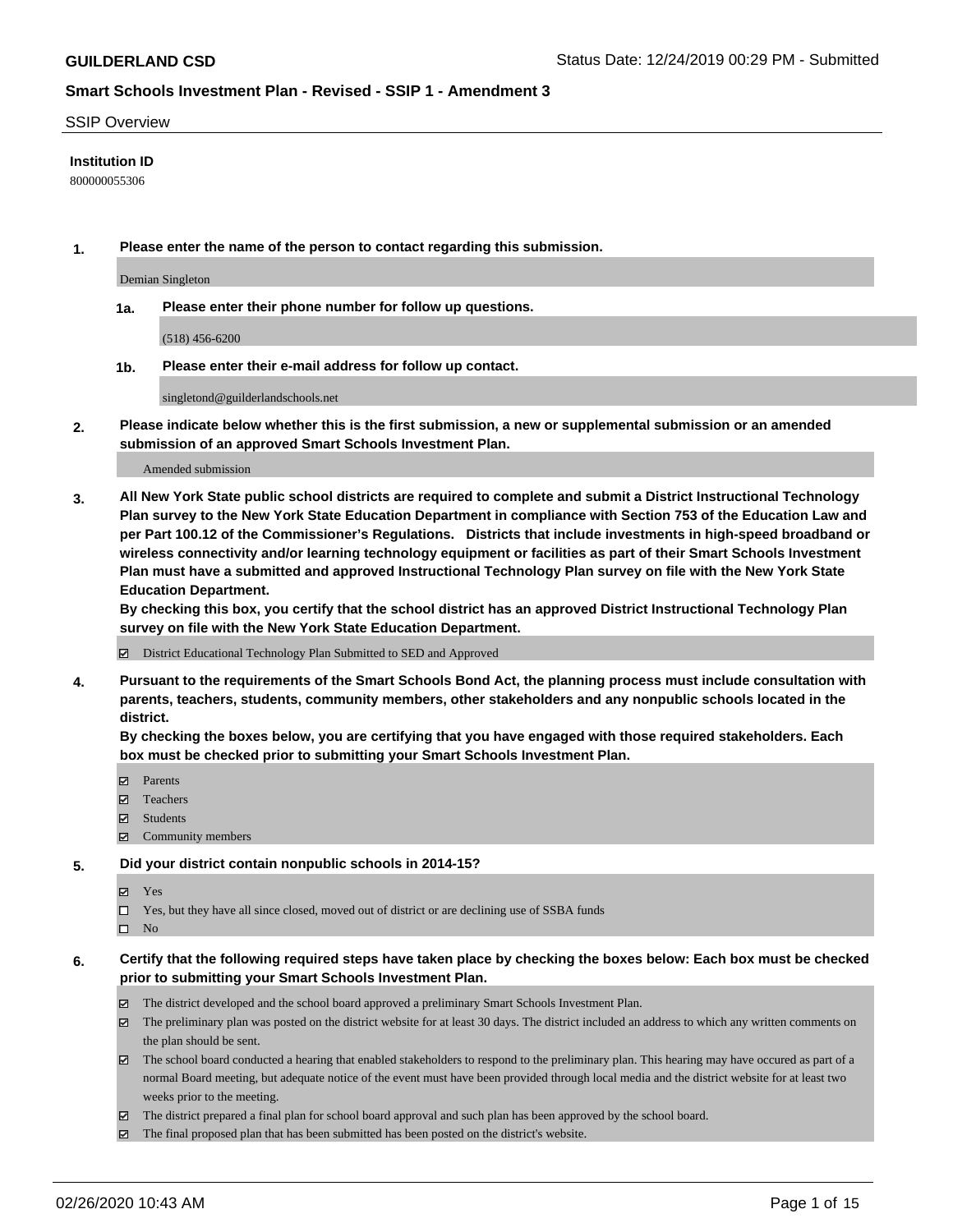SSIP Overview

**6a. Please upload the proposed Smart Schools Investment Plan (SSIP) that was posted on the district's website, along with any supporting materials. Note that this should be different than your recently submitted Educational Technology Survey. The Final SSIP, as approved by the School Board, should also be posted on the website and remain there during the course of the projects contained therein.**

GCSDSSIPFinalDraft\_2.pdf

**6b. Enter the webpage address where the final Smart Schools Investment Plan is posted. The Plan should remain posted for the life of the included projects.**

https://www.guilderlandschools.org/smart-schools-investment-plan/

**7. Please enter an estimate of the total number of students and staff that will benefit from this Smart Schools Investment Plan based on the cumulative projects submitted to date.**

5,400

**8. An LEA/School District may partner with one or more other LEA/School Districts to form a consortium to pool Smart Schools Bond Act funds for a project that meets all other Smart School Bond Act requirements. Each school district participating in the consortium will need to file an approved Smart Schools Investment Plan for the project and submit a signed Memorandum of Understanding that sets forth the details of the consortium including the roles of each respective district.**

 $\Box$  The district plans to participate in a consortium to partner with other school district(s) to implement a Smart Schools project.

### **9. Please enter the name and 6-digit SED Code for each LEA/School District participating in the Consortium.**

| Partner LEA/District | <b>ISED BEDS Code</b> |
|----------------------|-----------------------|
| (No Response)        | (No Response)         |

### **10. Please upload a signed Memorandum of Understanding with all of the participating Consortium partners.**

(No Response)

#### **11. Your district's Smart Schools Bond Act Allocation is:**

\$2,096,732

#### **12. Final 2014-15 BEDS Enrollment to calculate Nonpublic Sharing Requirement**

|            | Public Enrollment | Nonpublic Enrollment | Total Enrollment | l Nonpublic Percentage |
|------------|-------------------|----------------------|------------------|------------------------|
| Enrollment | 1,909             | 100<br>122           | 5.031.00         | 2.42                   |

**13. This table compares each category budget total, as entered in that category's page, to the total expenditures listed in the category's expenditure table. Any discrepancies between the two must be resolved before submission.**

|                                                 | Sub-Allocations | <b>Expenditure Totals</b> | Difference |
|-------------------------------------------------|-----------------|---------------------------|------------|
| <b>School Connectivity</b>                      | 86,226.00       | 86,226.00                 | 0.00       |
| <b>Connectivity Projects for</b><br>Communities | 0.00            | 0.00                      | 0.00       |
| Classroom Technology                            | 0.00            | 0.00                      | 0.00       |
| Pre-Kindergarten Classrooms                     | 0.00            | 0.00                      | 0.00       |
| Replace Transportable<br>Classrooms             | 0.00            | 0.00                      | 0.00       |
| <b>High-Tech Security Features</b>              | 0.00            | 0.00                      | 0.00       |
| Nonpublic Loan                                  | 0.00            | 0.00                      | 0.00       |
| Totals:                                         |                 |                           |            |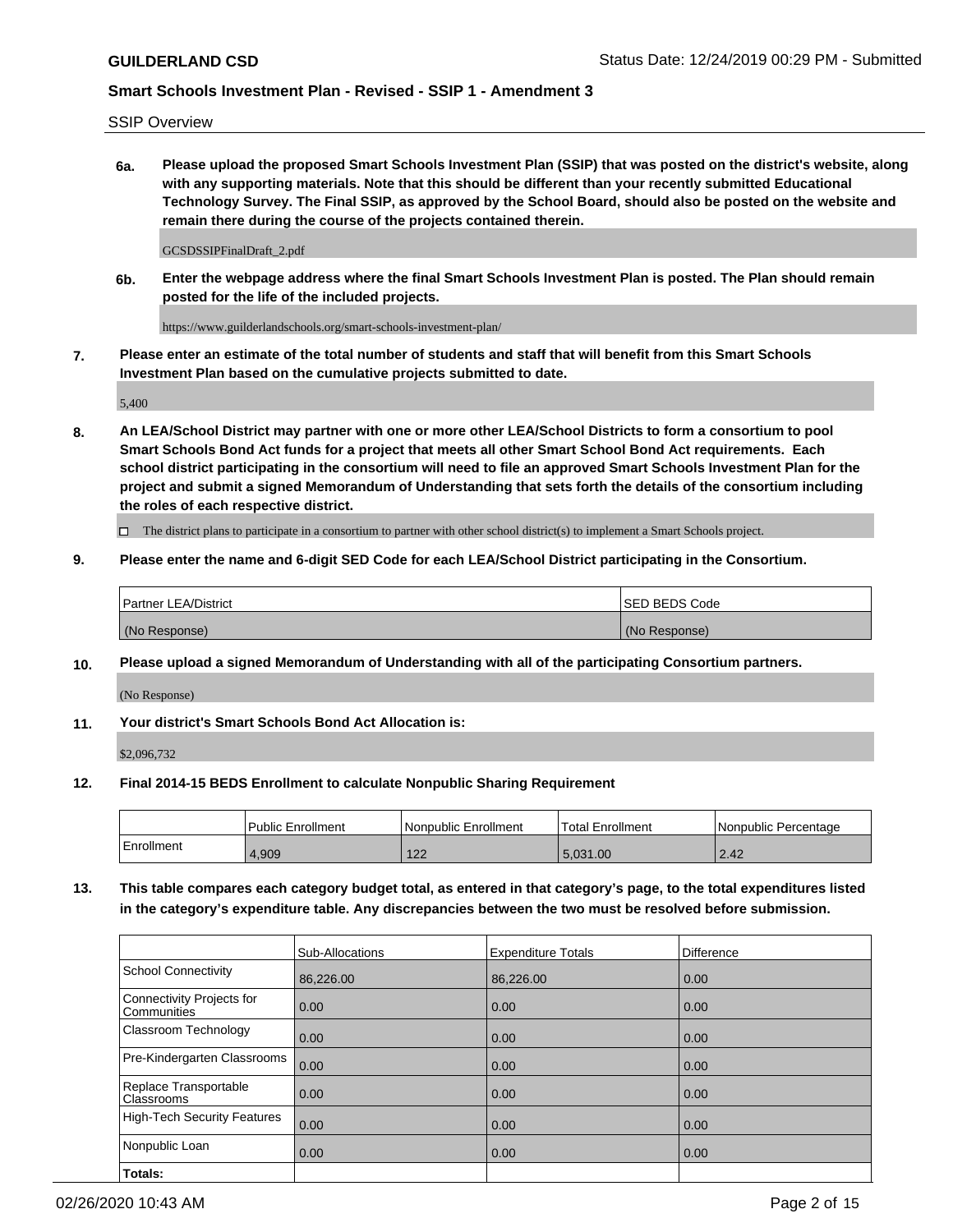SSIP Overview

| 86,226          | 86,226                |            |
|-----------------|-----------------------|------------|
| Sub-Allocations | Totals<br>Expenditure | Difference |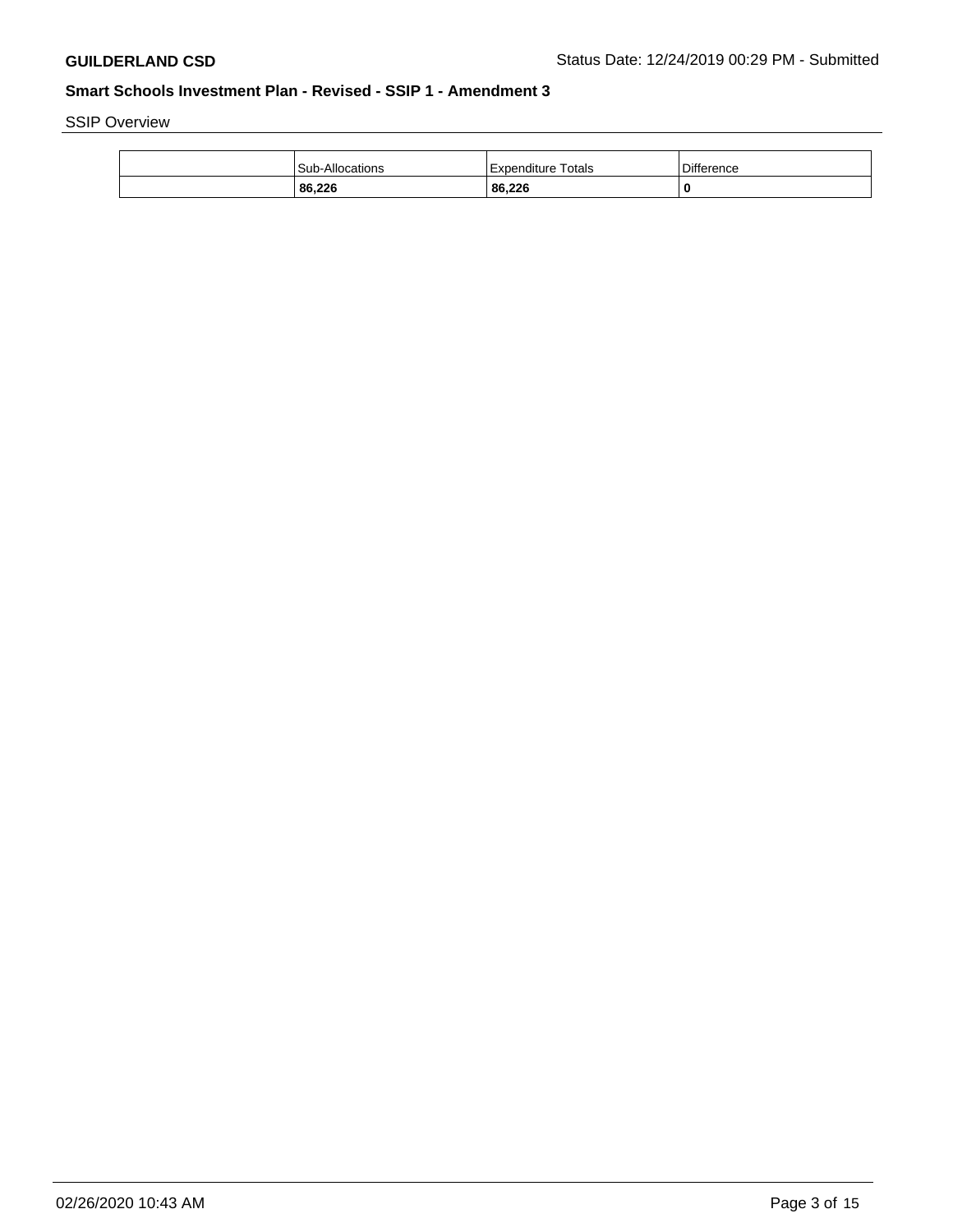School Connectivity

- **1. In order for students and faculty to receive the maximum benefit from the technology made available under the Smart Schools Bond Act, their school buildings must possess sufficient connectivity infrastructure to ensure that devices can be used during the school day. Smart Schools Investment Plans must demonstrate that:**
	- **• sufficient infrastructure that meets the Federal Communications Commission's 100 Mbps per 1,000 students standard currently exists in the buildings where new devices will be deployed, or**
	- **• is a planned use of a portion of Smart Schools Bond Act funds, or**
	- **• is under development through another funding source.**

**Smart Schools Bond Act funds used for technology infrastructure or classroom technology investments must increase the number of school buildings that meet or exceed the minimum speed standard of 100 Mbps per 1,000 students and staff within 12 months. This standard may be met on either a contracted 24/7 firm service or a "burstable" capability. If the standard is met under the burstable criteria, it must be:**

**1. Specifically codified in a service contract with a provider, and**

**2. Guaranteed to be available to all students and devices as needed, particularly during periods of high demand, such as computer-based testing (CBT) periods.**

**Please describe how your district already meets or is planning to meet this standard within 12 months of plan submission.**

(No Response)

**1a. If a district believes that it will be impossible to meet this standard within 12 months, it may apply for a waiver of this requirement, as described on the Smart Schools website. The waiver must be filed and approved by SED prior to submitting this survey.**

 $\Box$  By checking this box, you are certifying that the school district has an approved waiver of this requirement on file with the New York State Education Department.

**2. Connectivity Speed Calculator (Required). If the district currently meets the required speed, enter "Currently Met" in the last box: Expected Date When Required Speed Will be Met.**

|                  | l Number of     | Required Speed | Current Speed in | Expected Speed  | Expected Date                           |
|------------------|-----------------|----------------|------------------|-----------------|-----------------------------------------|
|                  | <b>Students</b> | In Mbps        | <b>Mbps</b>      | Ito be Attained | When Required                           |
|                  |                 |                |                  |                 | l Within 12 Months ISpeed Will be Met l |
| Calculated Speed | (No Response)   | 0.00           | (No Response)    | (No Response)   | (No Response)                           |

**3. Describe how you intend to use Smart Schools Bond Act funds for high-speed broadband and/or wireless connectivity projects in school buildings.**

**\*\*This amendment reflects changes and required additional expenditures needed to achieve the goals of SSIP 1. The items shown below will be added to complete this project as intended.**

**4. Describe the linkage between the district's District Instructional Technology Plan and how the proposed projects will improve teaching and learning. (There should be a link between your response to this question and your responses to Question 1 in Section IV - NYSED Initiatives Alignment: "Explain how the district use of instructional technology will serve as a part of a comprehensive and sustained effort to support rigorous academic standards attainment and performance improvement for students."** 

**Your answer should also align with your answers to the questions in Section II - Strategic Technology Planning and the associated Action Steps in Section III - Action Plan.)**

(No Response)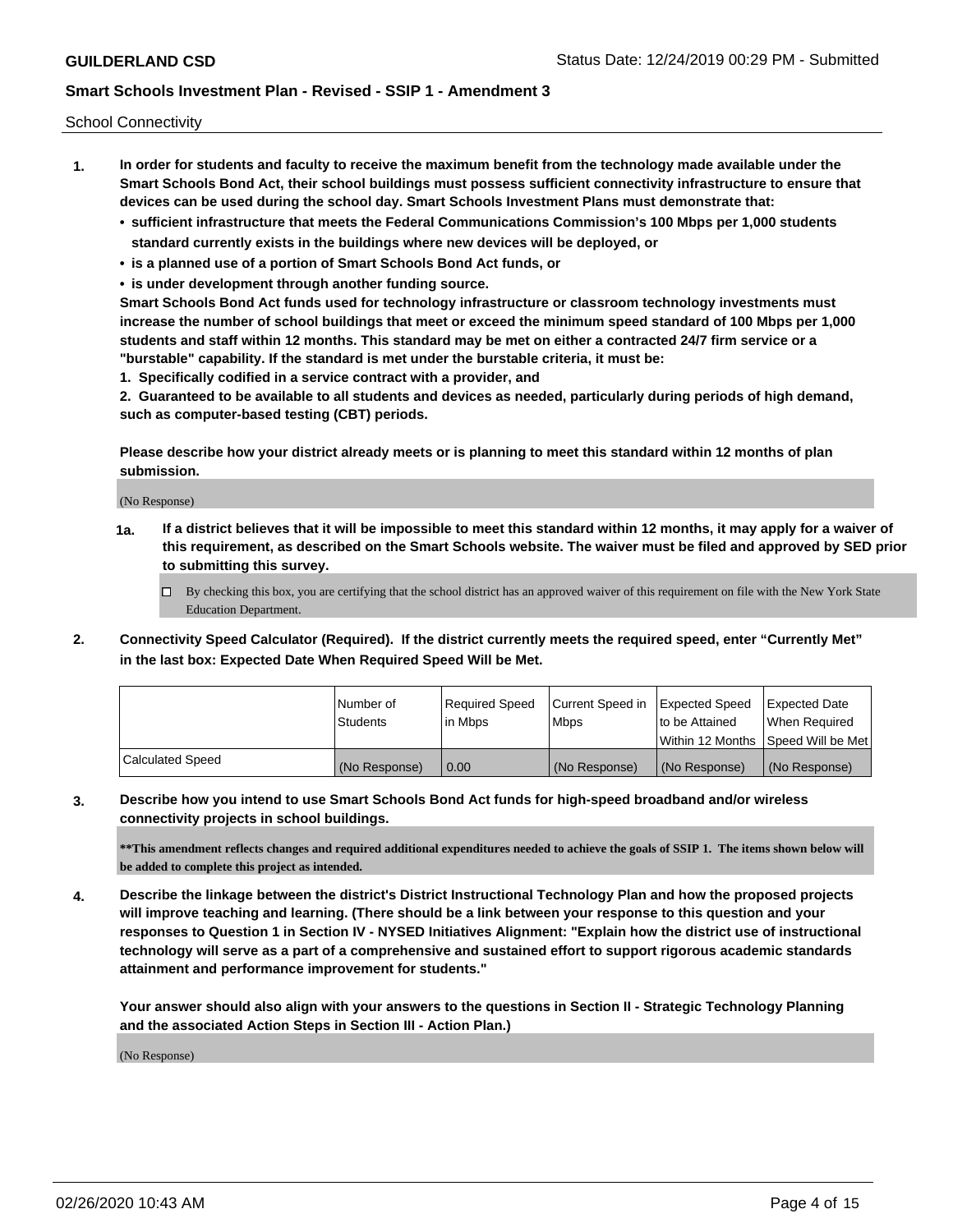School Connectivity

**5. If the district wishes to have students and staff access the Internet from wireless devices within the school building, or in close proximity to it, it must first ensure that it has a robust Wi-Fi network in place that has sufficient bandwidth to meet user demand.**

**Please describe how you have quantified this demand and how you plan to meet this demand.**

(No Response)

**6. Smart Schools plans with any expenditures in the School Connectivity category require a project number from the Office of Facilities Planning. Districts must submit an SSBA LOI and receive project numbers prior to submitting the SSIP. As indicated on the LOI, some projects may be eligible for a streamlined review and will not require a building permit.**

**Please indicate on a separate row each project number given to you by the Office of Facilities Planning.**

| Project Number        |  |
|-----------------------|--|
| 01-08-02-06-7-999-BA1 |  |

**7. Certain high-tech security and connectivity infrastructure projects may be eligible for an expedited review process as determined by the Office of Facilities Planning.**

**Was your project deemed eligible for streamlined review?**

Yes

- **7a. Districts that choose the Streamlined Review Process will be required to certify that they have reviewed all installations with their licensed architect or engineer of record and provide that person's name and license number. The licensed professional must review the products and proposed method of installation prior to implementation and review the work during and after completion in order to affirm that the work was codecompliant, if requested.**
	- I certify that I have reviewed all installations with a licensed architect or engineer of record.
- **8. Include the name and license number of the architect or engineer of record.**

| Name               | License Number |
|--------------------|----------------|
| Daniel D. Woodside | 28237          |

**9. Public Expenditures – Loanable (Counts toward the nonpublic loan calculation)**

| Select the allowable expenditure type.      | <b>PUBLIC</b> Items to be | Quantity         | Cost Per Item    | <b>Total Cost</b> |
|---------------------------------------------|---------------------------|------------------|------------------|-------------------|
| Repeat to add another item under each type. | Purchased                 |                  |                  |                   |
| (No Response)                               | (No Response)             | (No<br>Response) | (No<br>Response) | 0.00              |
|                                             |                           |                  | 0.00             |                   |

#### **10. Public Expenditures – Non-Loanable (Does not count toward nonpublic loan calculation)**

| Select the allowable expenditure<br>type.<br>Repeat to add another item under<br>each type. | <b>PUBLIC</b> Items to be purchased       | Quantity | Cost per Item | <b>Total Cost</b> |
|---------------------------------------------------------------------------------------------|-------------------------------------------|----------|---------------|-------------------|
| <b>Professional Services</b>                                                                | Routing and Switching Systems<br>Engineer | 5        | 174.00        | 870.00            |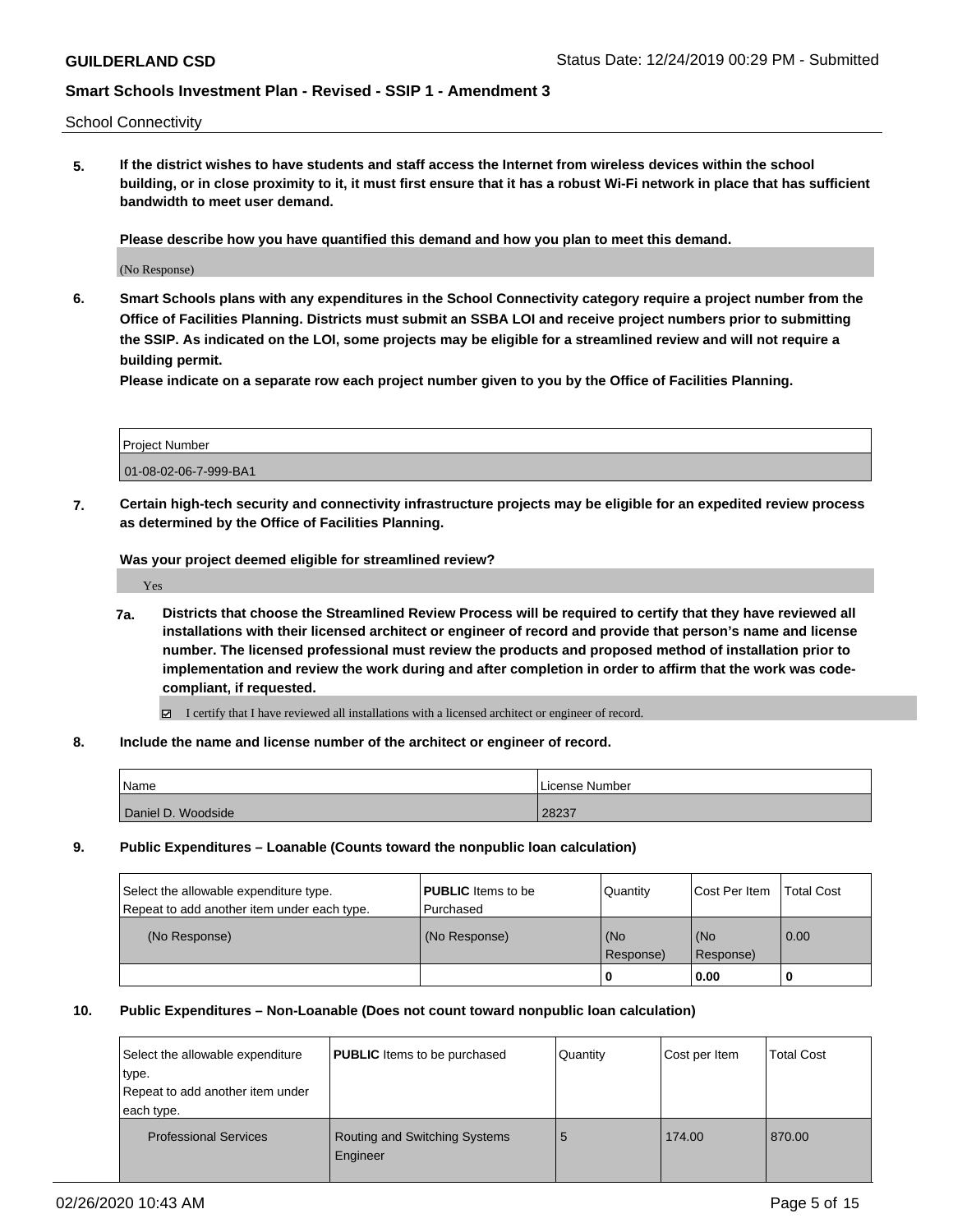## School Connectivity

| Select the allowable expenditure<br>∣type.<br>Repeat to add another item under | <b>PUBLIC</b> Items to be purchased                                   | Quantity | Cost per Item | <b>Total Cost</b> |
|--------------------------------------------------------------------------------|-----------------------------------------------------------------------|----------|---------------|-------------------|
| each type.                                                                     |                                                                       |          |               |                   |
| <b>Professional Services</b>                                                   | <b>Project Management</b>                                             |          | 150.00        | 150.00            |
| Network/Access Costs                                                           | CAT 2960-X 48 port POE+ 2 SFP+                                        | 2        | 40,780.00     | 81.560.00         |
| Connections/Components                                                         | Catalyst 2960-X Flex Stack Plus<br><b>Stacking Module</b>             | 2        | 610.00        | 1.220.00          |
| <b>Connections/Components</b>                                                  | Cisco Flexstack 1 m stacking cable                                    | 2        | 51.00         | 102.00            |
| Network/Access Costs                                                           | 10GBASE-LRM SFP Module                                                | 4        | 561.00        | 2,244.00          |
| Connections/Components                                                         | Fiber Optic Cable, LC/SC, single<br>mode, Duplex-3 meter (9/125 Type) | 4        | 20.00         | 80.00             |
|                                                                                |                                                                       | 20       | 42,346.00     | 86,226            |

## **11. Final 2014-15 BEDS Enrollment to calculate Nonpublic Sharing Requirement (no changes allowed.)**

|            | <b>Public Enrollment</b> | Nonpublic Enrollment | <b>Total Enrollment</b> | l Nonpublic Percentage |
|------------|--------------------------|----------------------|-------------------------|------------------------|
| Enrollment | 4.909                    | 122<br>122           | 5.031.00                | 2.42                   |

## **12. Total Public Budget - Loanable (Counts toward the nonpublic loan calculation)**

|                                                             | Public Allocations | <b>Estimated Nonpublic Loan</b><br>Amount | <b>Estimated Total Sub-Allocations</b> |
|-------------------------------------------------------------|--------------------|-------------------------------------------|----------------------------------------|
| Network/Access Costs                                        | (No Response)      | 0.00                                      | 0.00                                   |
| School Internal Connections and (No Response)<br>Components |                    | 0.00                                      | 0.00                                   |
| Other                                                       | 0.00               | 0.00                                      | 0.00                                   |
| Totals:                                                     | 0.00               | 0                                         | U                                      |

### **13. Total Public Budget – Non-Loanable (Does not count toward the nonpublic loan calculation)**

| Totals:                                    | 0.00<br>86,226.00 |
|--------------------------------------------|-------------------|
| <b>Other Costs</b>                         |                   |
| <b>Other Upfront Costs</b>                 | 0.00              |
| Testing                                    | 0.00              |
| <b>Professional Services</b>               | 1,020.00          |
| School Internal Connections and Components | 1,402.00          |
| <b>Outside Plant Costs</b>                 | 0.00              |
| Network/Access Costs                       | 83,804.00         |
|                                            | Allocation        |
|                                            | Sub-              |

## **14. School Connectivity Totals**

|                             | Total Sub-<br>Allocations |
|-----------------------------|---------------------------|
| <b>Total Loanable Items</b> |                           |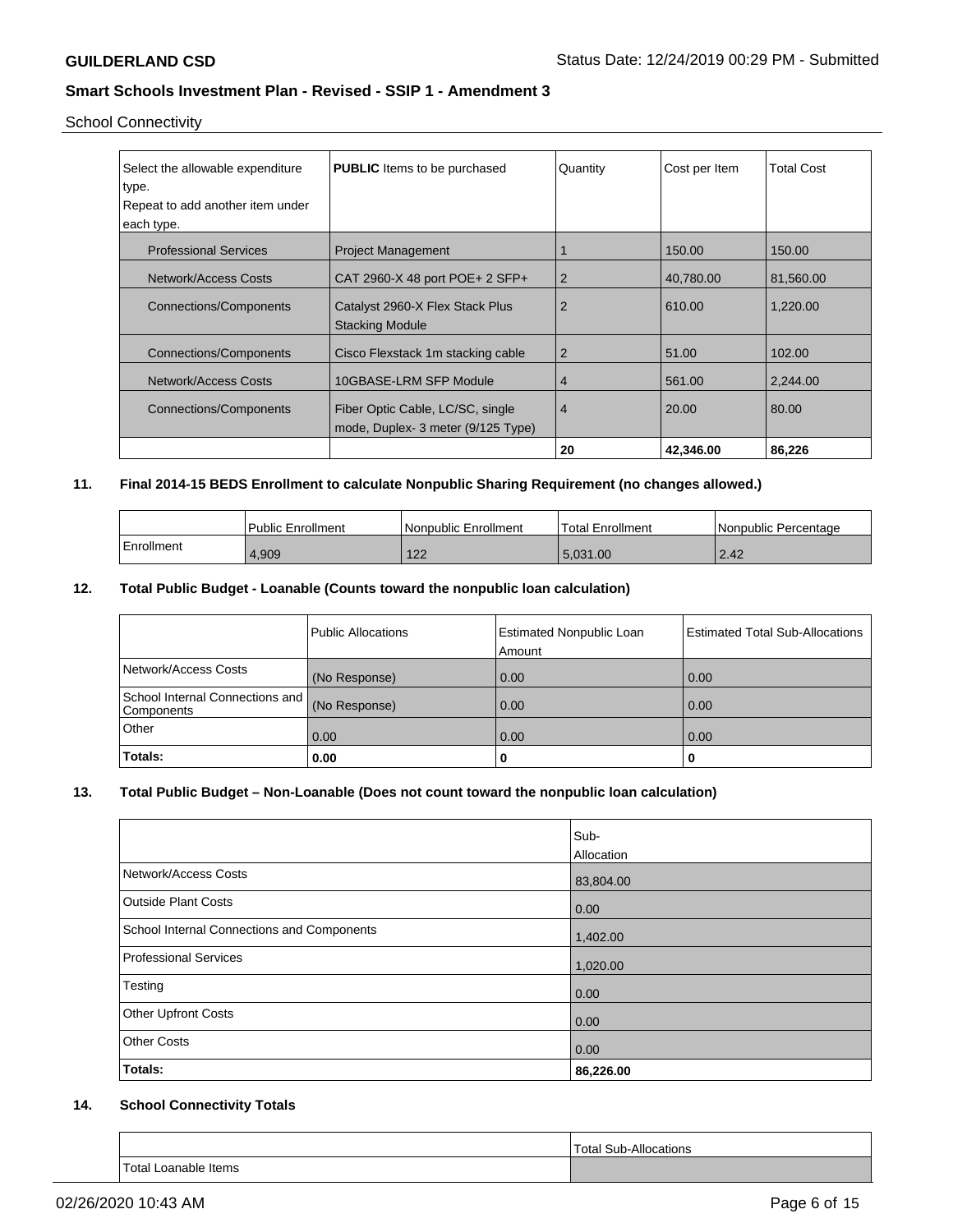School Connectivity

|                          | Total Sub-Allocations |
|--------------------------|-----------------------|
|                          | 0.00                  |
| Total Non-Ioanable Items | 86,226.00             |
| Totals:                  | 86,226                |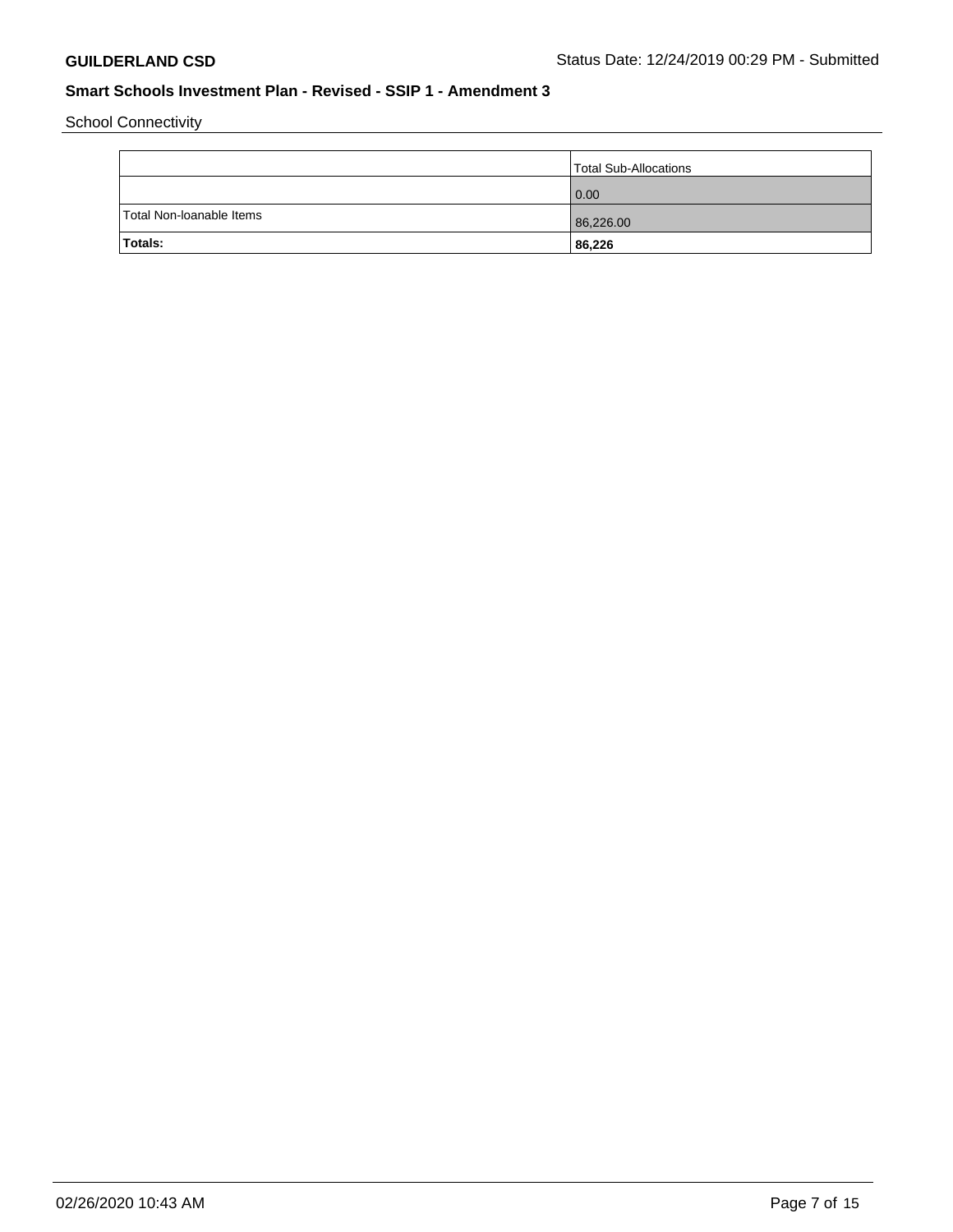Community Connectivity (Broadband and Wireless)

**1. Describe how you intend to use Smart Schools Bond Act funds for high-speed broadband and/or wireless connectivity projects in the community.**

(No Response)

**2. Please describe how the proposed project(s) will promote student achievement and increase student and/or staff access to the Internet in a manner that enhances student learning and/or instruction outside of the school day and/or school building.**

(No Response)

**3. Community connectivity projects must comply with all the necessary local building codes and regulations (building and related permits are not required prior to plan submission).**

 $\Box$  I certify that we will comply with all the necessary local building codes and regulations.

**4. Please describe the physical location of the proposed investment.**

(No Response)

**5. Please provide the initial list of partners participating in the Community Connectivity Broadband Project, along with their Federal Tax Identification (Employer Identification) number.**

| <b>Project Partners</b> | l Federal ID # |
|-------------------------|----------------|
| (No Response)           | (No Response)  |

**6. Please detail the type, quantity, per unit cost and total cost of the eligible items under each sub-category.**

| Select the allowable expenditure | Item to be purchased | Quantity      | Cost per Item | <b>Total Cost</b> |
|----------------------------------|----------------------|---------------|---------------|-------------------|
| type.                            |                      |               |               |                   |
| Repeat to add another item under |                      |               |               |                   |
| each type.                       |                      |               |               |                   |
| (No Response)                    | (No Response)        | (No Response) | (No Response) | 0.00              |
|                                  |                      | o             | 0.00          |                   |

**7. If you are submitting an allocation for Community Connectivity, complete this table.**

**Note that the calculated Total at the bottom of the table must equal the Total allocation for this category that you entered in the SSIP Overview overall budget.**

|                                    | Sub-Allocation |
|------------------------------------|----------------|
| Network/Access Costs               | (No Response)  |
| Outside Plant Costs                | (No Response)  |
| <b>Tower Costs</b>                 | (No Response)  |
| <b>Customer Premises Equipment</b> | (No Response)  |
| <b>Professional Services</b>       | (No Response)  |
| Testing                            | (No Response)  |
| <b>Other Upfront Costs</b>         | (No Response)  |
| <b>Other Costs</b>                 | (No Response)  |
| Totals:                            | 0.00           |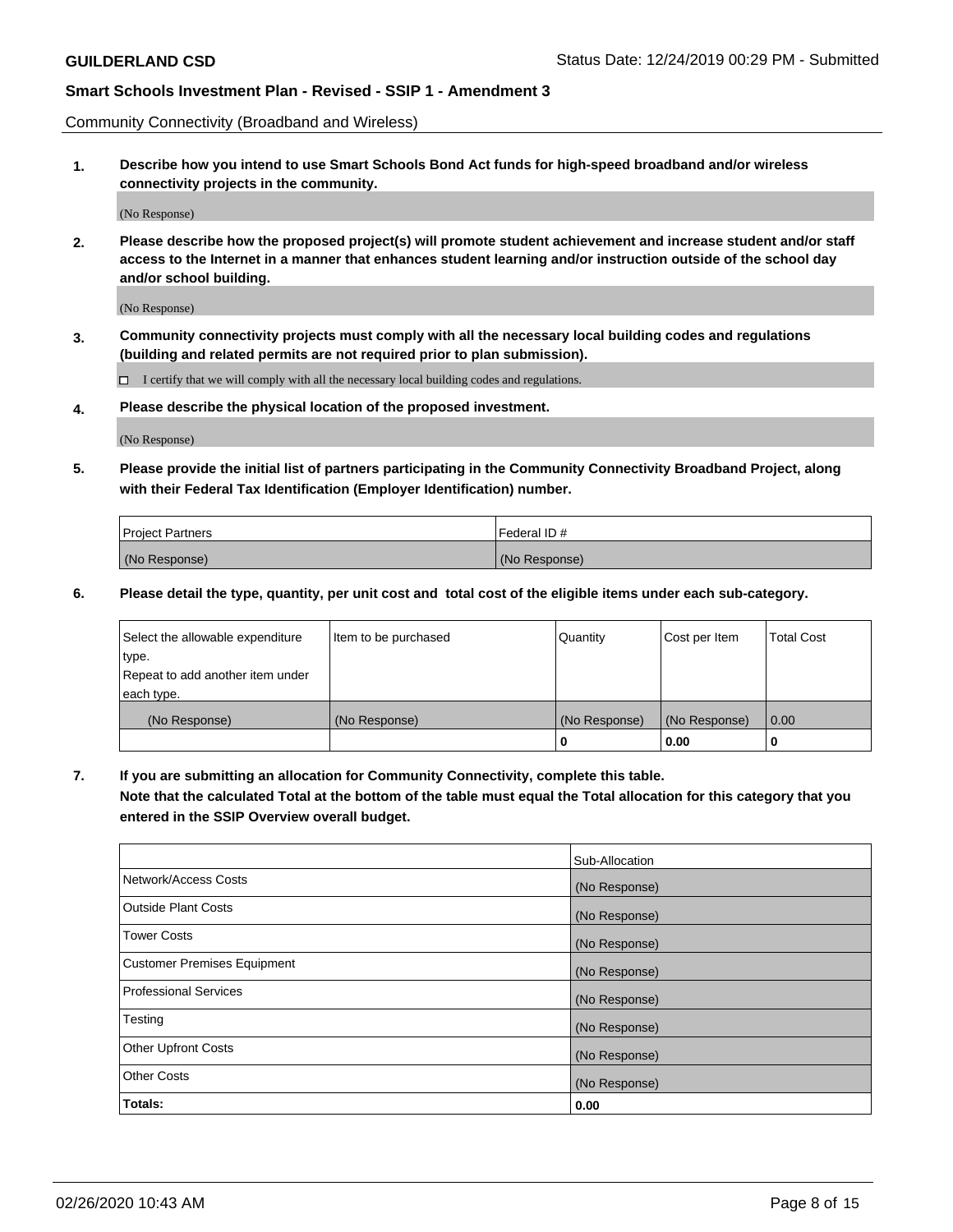#### Classroom Learning Technology

**1. In order for students and faculty to receive the maximum benefit from the technology made available under the Smart Schools Bond Act, their school buildings must possess sufficient connectivity infrastructure to ensure that devices can be used during the school day. Smart Schools Investment Plans must demonstrate that sufficient infrastructure that meets the Federal Communications Commission's 100 Mbps per 1,000 students standard currently exists in the buildings where new devices will be deployed, or is a planned use of a portion of Smart Schools Bond Act funds, or is under development through another funding source. Smart Schools Bond Act funds used for technology infrastructure or classroom technology investments must increase the number of school buildings that meet or exceed the minimum speed standard of 100 Mbps per 1,000 students and staff within 12 months. This standard may be met on either a contracted 24/7 firm service or a**

- **"burstable" capability. If the standard is met under the burstable criteria, it must be:**
- **1. Specifically codified in a service contract with a provider, and**

**2. Guaranteed to be available to all students and devices as needed, particularly during periods of high demand, such as computer-based testing (CBT) periods.**

**Please describe how your district already meets or is planning to meet this standard within 12 months of plan submission.**

(No Response)

- **1a. If a district believes that it will be impossible to meet this standard within 12 months, it may apply for a waiver of this requirement, as described on the Smart Schools website. The waiver must be filed and approved by SED prior to submitting this survey.**
	- By checking this box, you are certifying that the school district has an approved waiver of this requirement on file with the New York State Education Department.
- **2. Connectivity Speed Calculator (Required). If the district currently meets the required speed, enter "Currently Met" in the last box: Expected Date When Required Speed Will be Met.**

|                         | l Number of<br><b>Students</b> | Required Speed<br>l in Mbps | Current Speed in<br>l Mbps | Expected Speed<br>to be Attained | <b>Expected Date</b><br>When Required |
|-------------------------|--------------------------------|-----------------------------|----------------------------|----------------------------------|---------------------------------------|
|                         |                                |                             |                            |                                  | Within 12 Months  Speed Will be Met   |
| <b>Calculated Speed</b> | (No Response)                  | 0.00                        | (No Response)              | (No Response)                    | (No Response)                         |

**3. If the district wishes to have students and staff access the Internet from wireless devices within the school building, or in close proximity to it, it must first ensure that it has a robust Wi-Fi network in place that has sufficient bandwidth to meet user demand.**

**Please describe how you have quantified this demand and how you plan to meet this demand.**

(No Response)

**4. All New York State public school districts are required to complete and submit an Instructional Technology Plan survey to the New York State Education Department in compliance with Section 753 of the Education Law and per Part 100.12 of the Commissioner's Regulations.**

**Districts that include educational technology purchases as part of their Smart Schools Investment Plan must have a submitted and approved Instructional Technology Plan survey on file with the New York State Education Department.**

- By checking this box, you are certifying that the school district has an approved Instructional Technology Plan survey on file with the New York State Education Department.
- **5. Describe the devices you intend to purchase and their compatibility with existing or planned platforms or systems. Specifically address the adequacy of each facility's electrical, HVAC and other infrastructure necessary to install and support the operation of the planned technology.**

(No Response)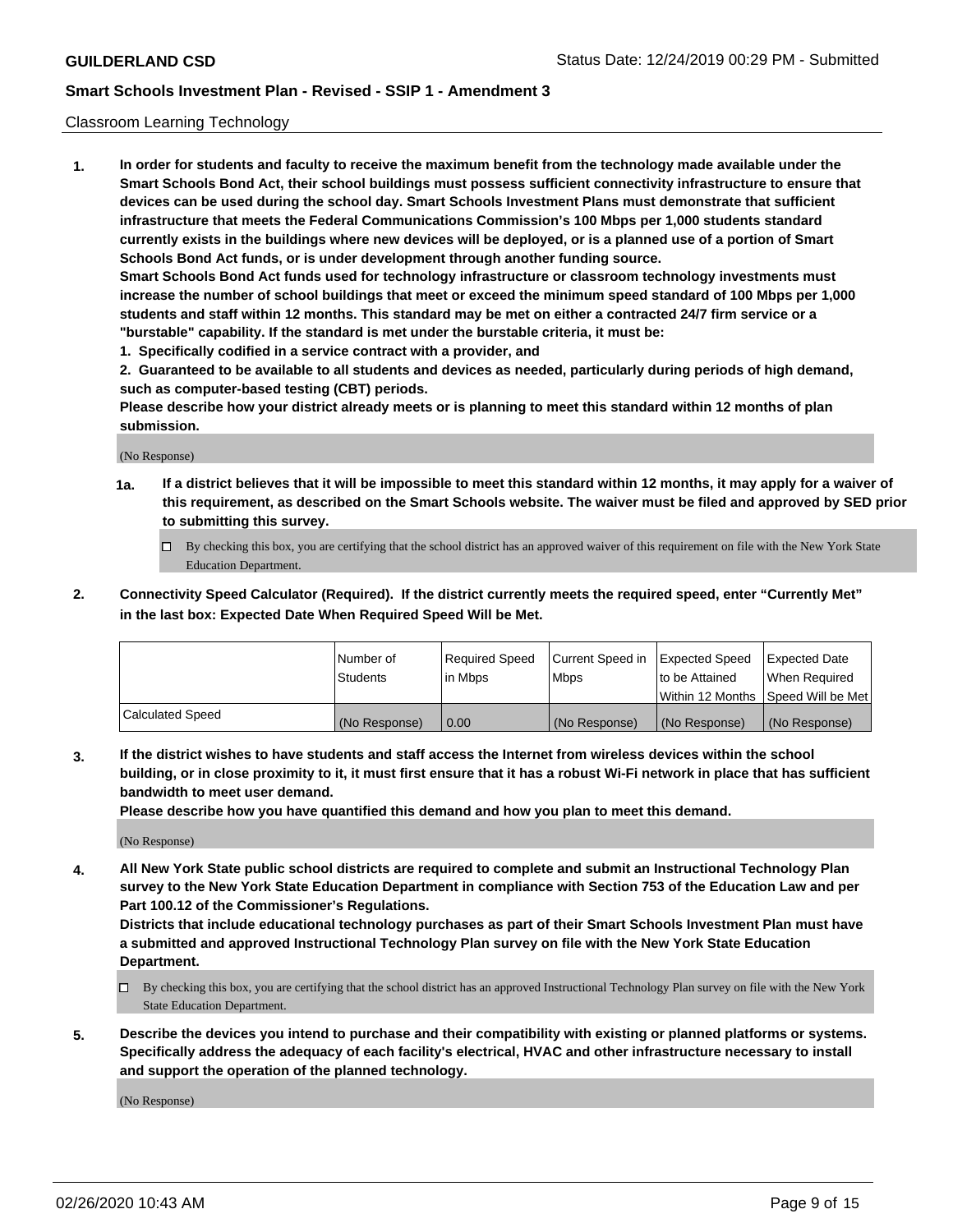#### Classroom Learning Technology

- **6. Describe how the proposed technology purchases will:**
	- **> enhance differentiated instruction;**
	- **> expand student learning inside and outside the classroom;**
	- **> benefit students with disabilities and English language learners; and**
	- **> contribute to the reduction of other learning gaps that have been identified within the district.**

**The expectation is that districts will place a priority on addressing the needs of students who struggle to succeed in a rigorous curriculum. Responses in this section should specifically address this concern and align with the district's Instructional Technology Plan (in particular Question 2 of E. Curriculum and Instruction: "Does the district's instructional technology plan address the needs of students with disabilities to ensure equitable access to instruction, materials and assessments?" and Question 3 of the same section: "Does the district's instructional technology plan address the provision of assistive technology specifically for students with disabilities to ensure access to and participation in the general curriculum?")**

**In addition, describe how the district ensures equitable access to instruction, materials and assessments and participation in the general curriculum for both SWD and English Language Learners/Multilingual Learners (ELL/MLL) students.**

(No Response)

**7. Where appropriate, describe how the proposed technology purchases will enhance ongoing communication with parents and other stakeholders and help the district facilitate technology-based regional partnerships, including distance learning and other efforts.**

(No Response)

**8. Describe the district's plan to provide professional development to ensure that administrators, teachers and staff can employ the technology purchased to enhance instruction successfully.**

**Note: This response should be aligned and expanded upon in accordance with your district's response to Question 1 of F. Professional Development of your Instructional Technology Plan: "Please provide a summary of professional development offered to teachers and staff, for the time period covered by this plan, to support technology to enhance teaching and learning. Please include topics, audience and method of delivery within your summary."**

(No Response)

- **9. Districts must contact one of the SUNY/CUNY teacher preparation programs listed on the document on the left side of the page that supplies the largest number of the district's new teachers to request advice on innovative uses and best practices at the intersection of pedagogy and educational technology.**
	- By checking this box, you certify that you have contacted the SUNY/CUNY teacher preparation program that supplies the largest number of your new teachers to request advice on these issues.
	- **9a. Please enter the name of the SUNY or CUNY Institution that you contacted.**

(No Response)

**9b. Enter the primary Institution phone number.**

(No Response)

**9c. Enter the name of the contact person with whom you consulted and/or will be collaborating with on innovative uses of technology and best practices.**

(No Response)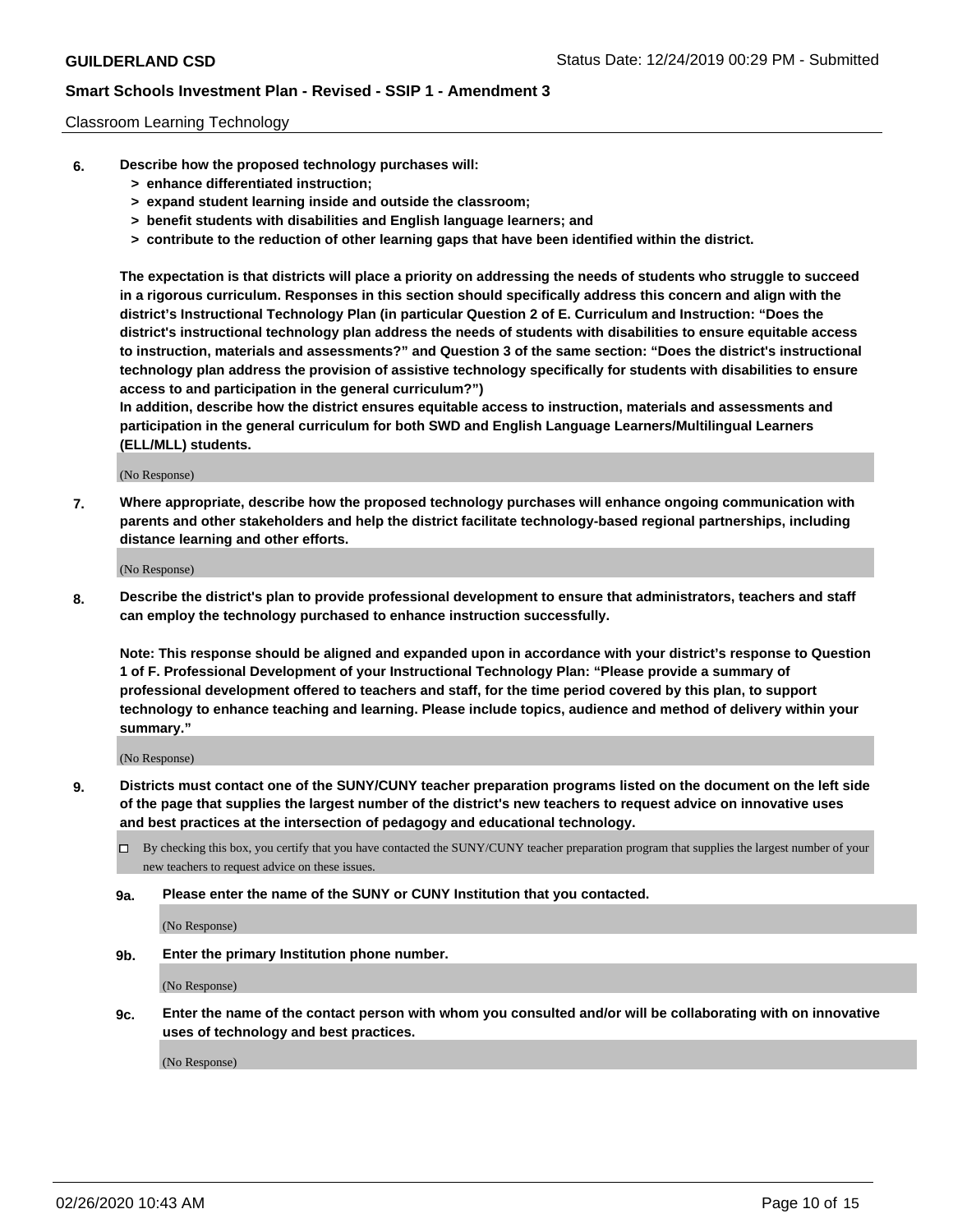#### Classroom Learning Technology

**10. To ensure the sustainability of technology purchases made with Smart Schools funds, districts must demonstrate a long-term plan to maintain and replace technology purchases supported by Smart Schools Bond Act funds. This sustainability plan shall demonstrate a district's capacity to support recurring costs of use that are ineligible for Smart Schools Bond Act funding such as device maintenance, technical support, Internet and wireless fees, maintenance of hotspots, staff professional development, building maintenance and the replacement of incidental items. Further, such a sustainability plan shall include a long-term plan for the replacement of purchased devices and equipment at the end of their useful life with other funding sources.**

 $\Box$  By checking this box, you certify that the district has a sustainability plan as described above.

**11. Districts must ensure that devices purchased with Smart Schools Bond funds will be distributed, prepared for use, maintained and supported appropriately. Districts must maintain detailed device inventories in accordance with generally accepted accounting principles.**

By checking this box, you certify that the district has a distribution and inventory management plan and system in place.

#### **12. Please detail the type, quantity, per unit cost and total cost of the eligible items under each sub-category.**

| Select the allowable expenditure<br>type.<br>Repeat to add another item under | Item to be Purchased | Quantity      | Cost per Item | <b>Total Cost</b> |
|-------------------------------------------------------------------------------|----------------------|---------------|---------------|-------------------|
| each type.<br>(No Response)                                                   | (No Response)        | (No Response) | (No Response) | 0.00              |
|                                                                               |                      | 0             | 0.00          |                   |

#### **13. Final 2014-15 BEDS Enrollment to calculate Nonpublic Sharing Requirement (no changes allowed.)**

|              | l Public Enrollment | Nonpublic Enrollment | <b>Total Enrollment</b> | Nonpublic<br>l Percentage |
|--------------|---------------------|----------------------|-------------------------|---------------------------|
| l Enrollment | 4.909               | 122                  | 5.031.00                | 2.42                      |

### **14. If you are submitting an allocation for Classroom Learning Technology complete this table.**

|                         | Public School Sub-Allocation | <b>Estimated Nonpublic Loan</b><br>Amount<br>(Based on Percentage Above) | Estimated Total Public and<br>Nonpublic Sub-Allocation |
|-------------------------|------------------------------|--------------------------------------------------------------------------|--------------------------------------------------------|
| Interactive Whiteboards | (No Response)                | 0.00                                                                     | 0.00                                                   |
| Computer Servers        | (No Response)                | 0.00                                                                     | 0.00                                                   |
| Desktop Computers       | (No Response)                | 0.00                                                                     | 0.00                                                   |
| <b>Laptop Computers</b> | (No Response)                | 0.00                                                                     | 0.00                                                   |
| <b>Tablet Computers</b> | (No Response)                | 0.00                                                                     | 0.00                                                   |
| Other Costs             | (No Response)                | 0.00                                                                     | 0.00                                                   |
| Totals:                 | 0.00                         | 0                                                                        | 0                                                      |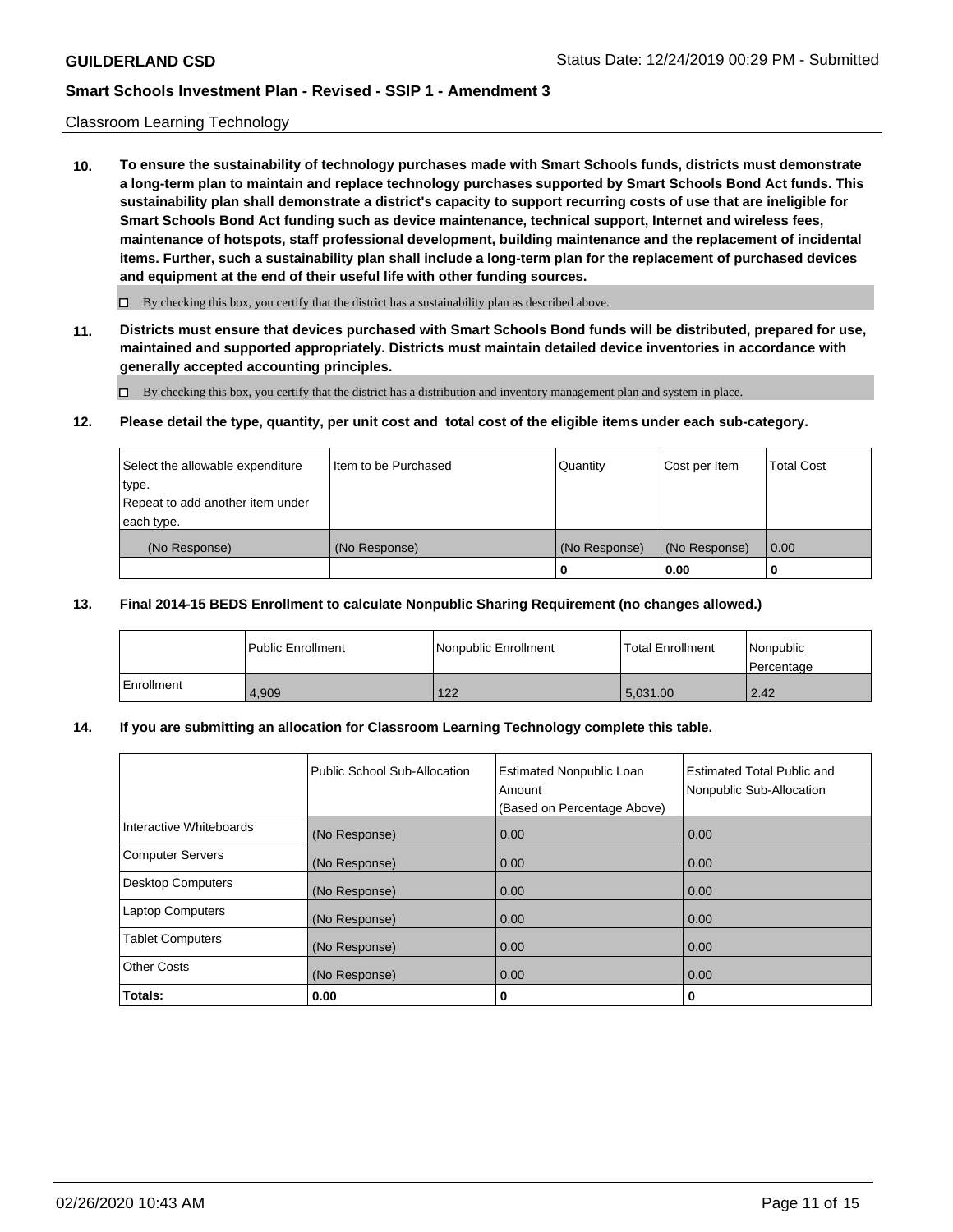#### Pre-Kindergarten Classrooms

**1. Provide information regarding how and where the district is currently serving pre-kindergarten students and justify the need for additional space with enrollment projections over 3 years.**

(No Response)

- **2. Describe the district's plan to construct, enhance or modernize education facilities to accommodate prekindergarten programs. Such plans must include:**
	- **Specific descriptions of what the district intends to do to each space;**
	- **An affirmation that new pre-kindergarten classrooms will contain a minimum of 900 square feet per classroom;**
	- **The number of classrooms involved;**
	- **The approximate construction costs per classroom; and**
	- **Confirmation that the space is district-owned or has a long-term lease that exceeds the probable useful life of the improvements.**

(No Response)

**3. Smart Schools Bond Act funds may only be used for capital construction costs. Describe the type and amount of additional funds that will be required to support ineligible ongoing costs (e.g. instruction, supplies) associated with any additional pre-kindergarten classrooms that the district plans to add.**

(No Response)

**4. All plans and specifications for the erection, repair, enlargement or remodeling of school buildings in any public school district in the State must be reviewed and approved by the Commissioner. Districts that plan capital projects using their Smart Schools Bond Act funds will undergo a Preliminary Review Process by the Office of Facilities Planning.**

**Please indicate on a separate row each project number given to you by the Office of Facilities Planning.**

| Project Number |  |
|----------------|--|
| (No Response)  |  |
|                |  |

**5. Please detail the type, quantity, per unit cost and total cost of the eligible items under each sub-category.**

| Select the allowable expenditure | Item to be purchased | Quantity      | Cost per Item | <b>Total Cost</b> |
|----------------------------------|----------------------|---------------|---------------|-------------------|
| type.                            |                      |               |               |                   |
| Repeat to add another item under |                      |               |               |                   |
| each type.                       |                      |               |               |                   |
| (No Response)                    | (No Response)        | (No Response) | (No Response) | 0.00              |
|                                  |                      | υ             | 0.00          |                   |

**6. If you have made an allocation for Pre-Kindergarten Classrooms, complete this table. Note that the calculated Total at the bottom of the table must equal the Total allocation for this category that you entered in the SSIP Overview overall budget.**

| Totals:                                  | 0.00           |
|------------------------------------------|----------------|
| <b>Other Costs</b>                       | (No Response)  |
| Enhance/Modernize Educational Facilities | (No Response)  |
| Construct Pre-K Classrooms               | (No Response)  |
|                                          | Sub-Allocation |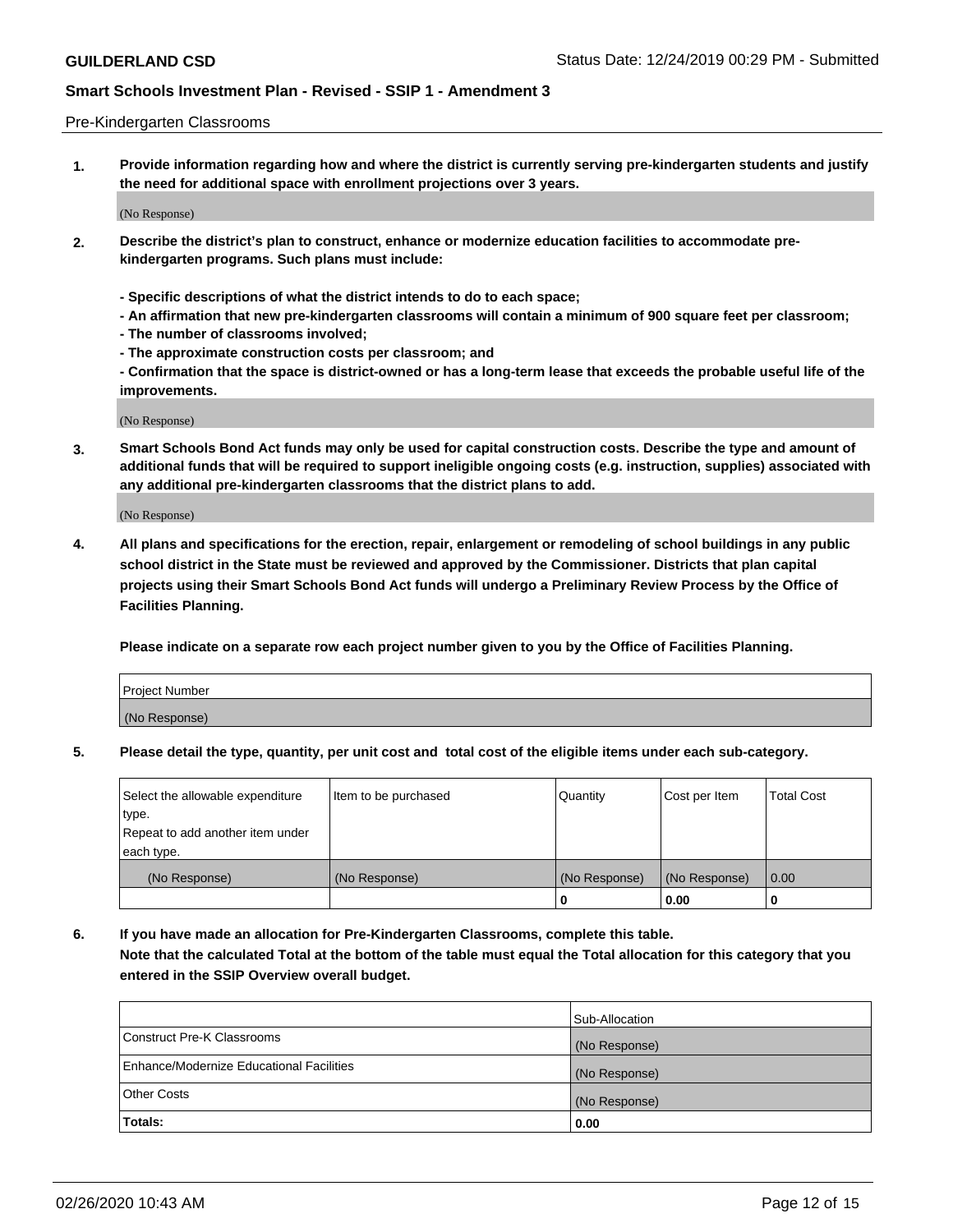Replace Transportable Classrooms

**1. Describe the district's plan to construct, enhance or modernize education facilities to provide high-quality instructional space by replacing transportable classrooms.**

(No Response)

**2. All plans and specifications for the erection, repair, enlargement or remodeling of school buildings in any public school district in the State must be reviewed and approved by the Commissioner. Districts that plan capital projects using their Smart Schools Bond Act funds will undergo a Preliminary Review Process by the Office of Facilities Planning.**

**Please indicate on a separate row each project number given to you by the Office of Facilities Planning.**

| Project Number |  |
|----------------|--|
|                |  |
|                |  |
|                |  |
| (No Response)  |  |
|                |  |
|                |  |

**3. For large projects that seek to blend Smart Schools Bond Act dollars with other funds, please note that Smart Schools Bond Act funds can be allocated on a pro rata basis depending on the number of new classrooms built that directly replace transportable classroom units.**

**If a district seeks to blend Smart Schools Bond Act dollars with other funds describe below what other funds are being used and what portion of the money will be Smart Schools Bond Act funds.**

(No Response)

**4. Please detail the type, quantity, per unit cost and total cost of the eligible items under each sub-category.**

| Select the allowable expenditure | Item to be purchased | Quantity      | Cost per Item | Total Cost |
|----------------------------------|----------------------|---------------|---------------|------------|
| ∣type.                           |                      |               |               |            |
| Repeat to add another item under |                      |               |               |            |
| each type.                       |                      |               |               |            |
| (No Response)                    | (No Response)        | (No Response) | (No Response) | 0.00       |
|                                  |                      | u             | 0.00          |            |

**5. If you have made an allocation for Replace Transportable Classrooms, complete this table. Note that the calculated Total at the bottom of the table must equal the Total allocation for this category that you entered in the SSIP Overview overall budget.**

|                                                | Sub-Allocation |
|------------------------------------------------|----------------|
| Construct New Instructional Space              | (No Response)  |
| Enhance/Modernize Existing Instructional Space | (No Response)  |
| Other Costs                                    | (No Response)  |
| Totals:                                        | 0.00           |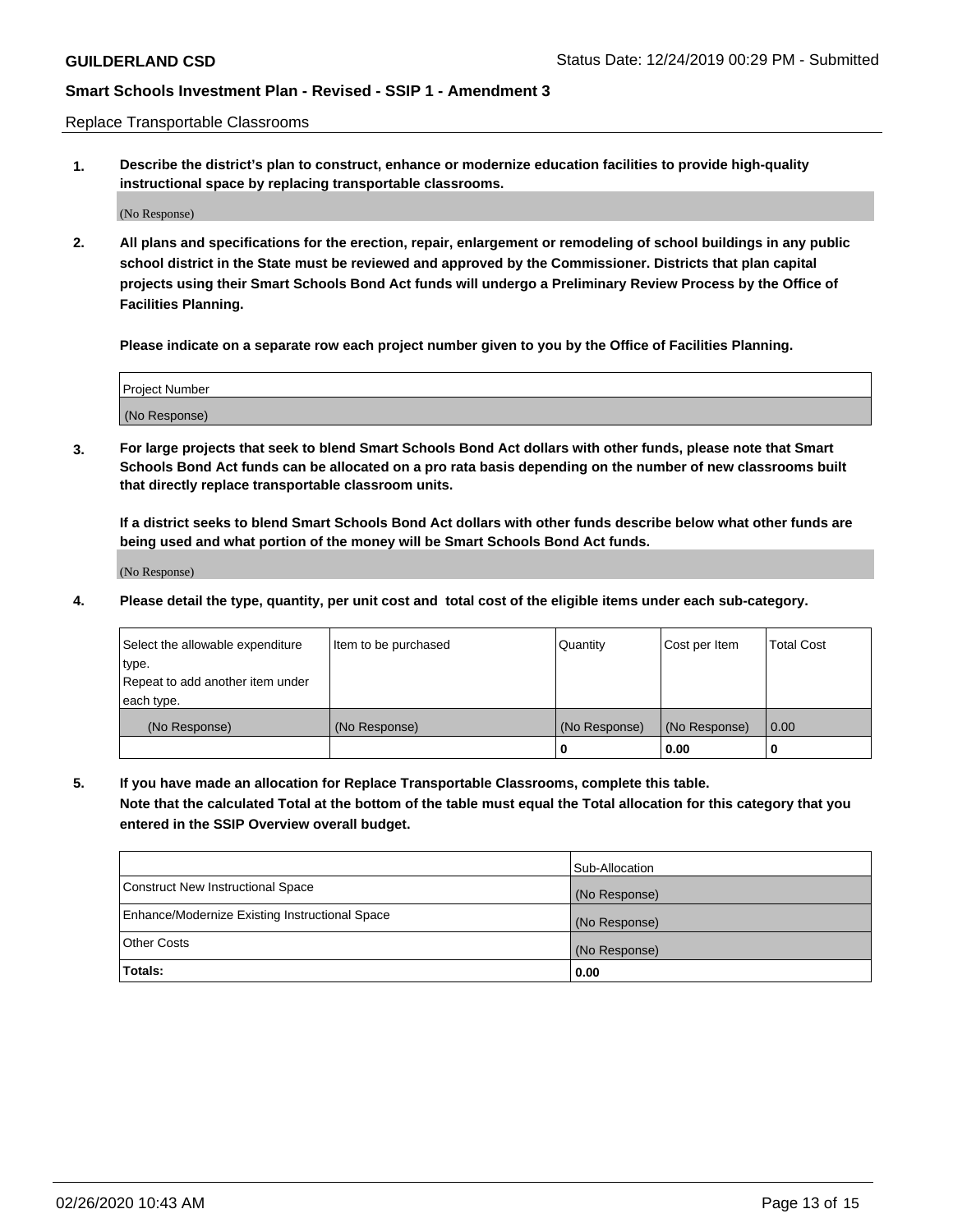High-Tech Security Features

**1. Describe how you intend to use Smart Schools Bond Act funds to install high-tech security features in school buildings and on school campuses.**

(No Response)

**2. All plans and specifications for the erection, repair, enlargement or remodeling of school buildings in any public school district in the State must be reviewed and approved by the Commissioner. Smart Schools plans with any expenditures in the High-Tech Security category require a project number from the Office of Facilities Planning. Districts must submit an SSBA LOI and receive project numbers prior to submitting the SSIP. As indicated on the LOI, some projects may be eligible for a streamlined review and will not require a building permit. Please indicate on a separate row each project number given to you by the Office of Facilities Planning.**

| <b>Project Number</b> |  |
|-----------------------|--|
| (No Response)         |  |

- **3. Was your project deemed eligible for streamlined Review?**
	- Yes
	- $\hfill \Box$  No
- **4. Include the name and license number of the architect or engineer of record.**

| Name          | License Number |
|---------------|----------------|
| (No Response) | (No Response)  |

**5. Please detail the type, quantity, per unit cost and total cost of the eligible items under each sub-category.**

| Select the allowable expenditure | Item to be purchased | Quantity      | Cost per Item | <b>Total Cost</b> |
|----------------------------------|----------------------|---------------|---------------|-------------------|
| type.                            |                      |               |               |                   |
| Repeat to add another item under |                      |               |               |                   |
| each type.                       |                      |               |               |                   |
| (No Response)                    | (No Response)        | (No Response) | (No Response) | 0.00              |
|                                  |                      | 0             | 0.00          |                   |

**6. If you have made an allocation for High-Tech Security Features, complete this table.**

**Enter each Sub-category Public Allocation based on the the expenditures listed in Table #5.**

|                                                      | Sub-Allocation |
|------------------------------------------------------|----------------|
| Capital-Intensive Security Project (Standard Review) | (No Response)  |
| <b>Electronic Security System</b>                    | (No Response)  |
| <b>Entry Control System</b>                          | (No Response)  |
| Approved Door Hardening Project                      | (No Response)  |
| <b>Other Costs</b>                                   | (No Response)  |
| Totals:                                              | 0.00           |